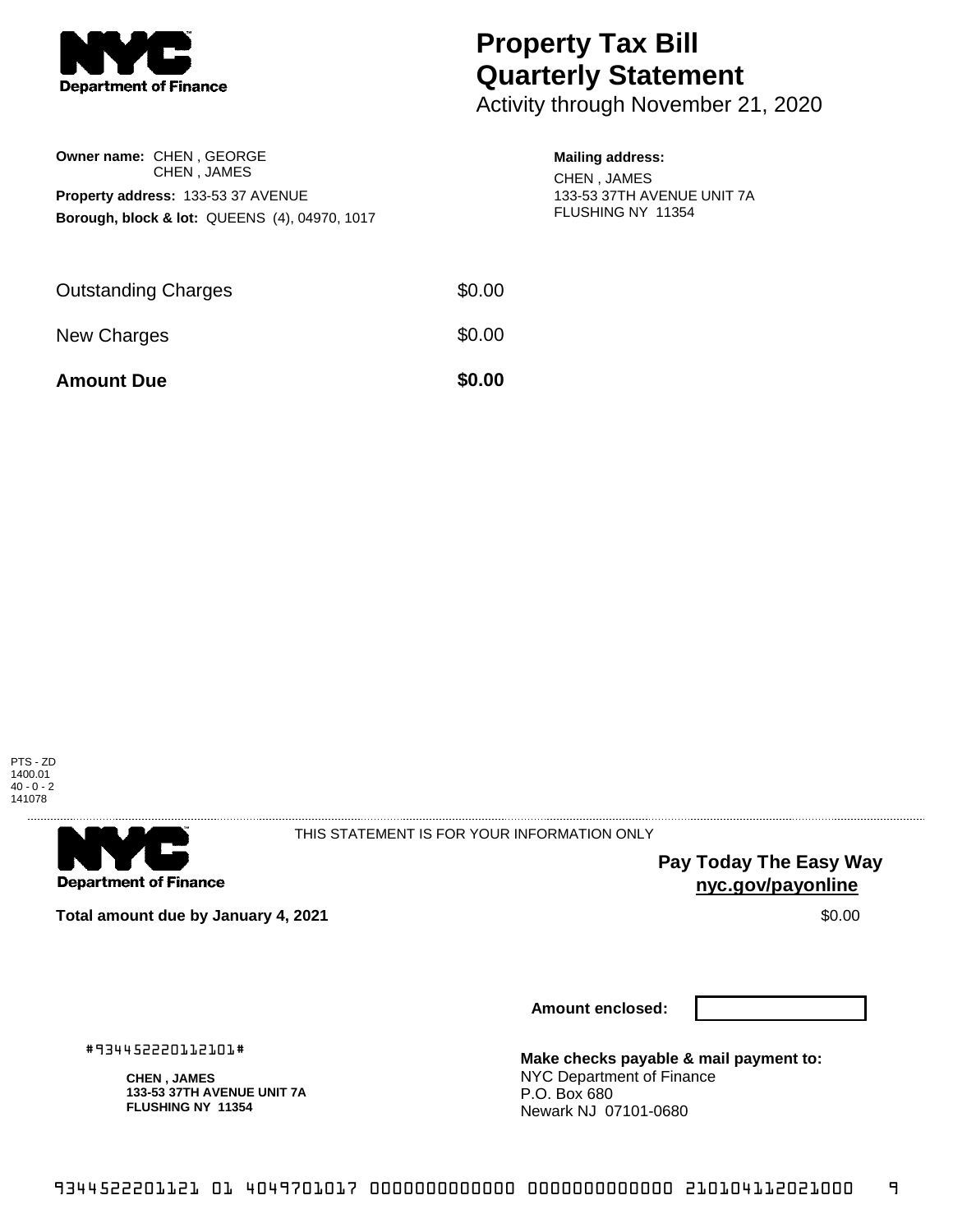

| <b>Previous Charges</b>                                                   |                      |                          | Amount                              |
|---------------------------------------------------------------------------|----------------------|--------------------------|-------------------------------------|
| Total previous charges including interest and payments                    |                      |                          | \$0.00                              |
| <b>Current Charges</b>                                                    | <b>Activity Date</b> | <b>Due Date</b>          | <b>Amount</b>                       |
| Finance-Property Tax<br><b>Adopted Tax Rate</b><br>Payment                | 10/08/2020           | 01/01/2021               | \$773.58<br>$$-25.56$<br>$$-773.58$ |
| Payment Adjusted<br><b>Total current charges</b>                          | 01/01/2021           |                          | \$25.56<br>\$0.00                   |
| <b>Tax Year Charges Remaining</b>                                         | <b>Activity Date</b> | <b>Due Date</b>          | <b>Amount</b>                       |
| Finance-Property Tax<br>Adopted Tax Rate                                  |                      | 04/01/2021               | \$773.58<br>$$-25.56$               |
| <b>Early Payment Discount</b><br><b>Early Payment Discount</b><br>Payment | 10/08/2020           | 04/01/2021<br>04/01/2021 | $$-7.66$<br>\$0.17<br>$$-765.92$    |
| Payment Adjusted<br>Total tax year charges remaining                      | 01/01/2021           |                          | \$25.39<br>\$0.00                   |
| <b>Overpayments/Credits</b>                                               | <b>Activity Date</b> | <b>Due Date</b>          | <b>Amount</b>                       |
| <b>Credit Balance</b>                                                     |                      | 10/01/2020               | $$-50.95$                           |
| Tatal access accessively less dita secondicion as a                       |                      |                          | een ne                              |

**Total overpayments/credits remaining on account \$50.95**

You must apply for a refund or a transfer of credits resulting from overpayments within six years of the date of **the overpayment or credit. Please note that overpayments and credits are automatically applied to unpaid taxes.**

## **Home banking payment instructions:**

- 1. **Log** into your bank or online bill pay website.
- 2. **Add** the new payee: NYC DOF Property Tax. Enter your account number, which is your boro, block and lot, as it appears here: 4-04970-1017 . You may also need to enter the address for the Department of Finance. The address is P.O. Box 680, Newark NJ 07101-0680.
- 3. **Schedule** your online payment using your checking or savings account.

## **Did Your Mailing Address Change?** If so, please visit us at **nyc.gov/changemailingaddress** or call **311.**

When you provide a check as payment, you authorize us either to use information from your check to make a one-time electronic fund transfer from your account or to process the payment as a check transaction.